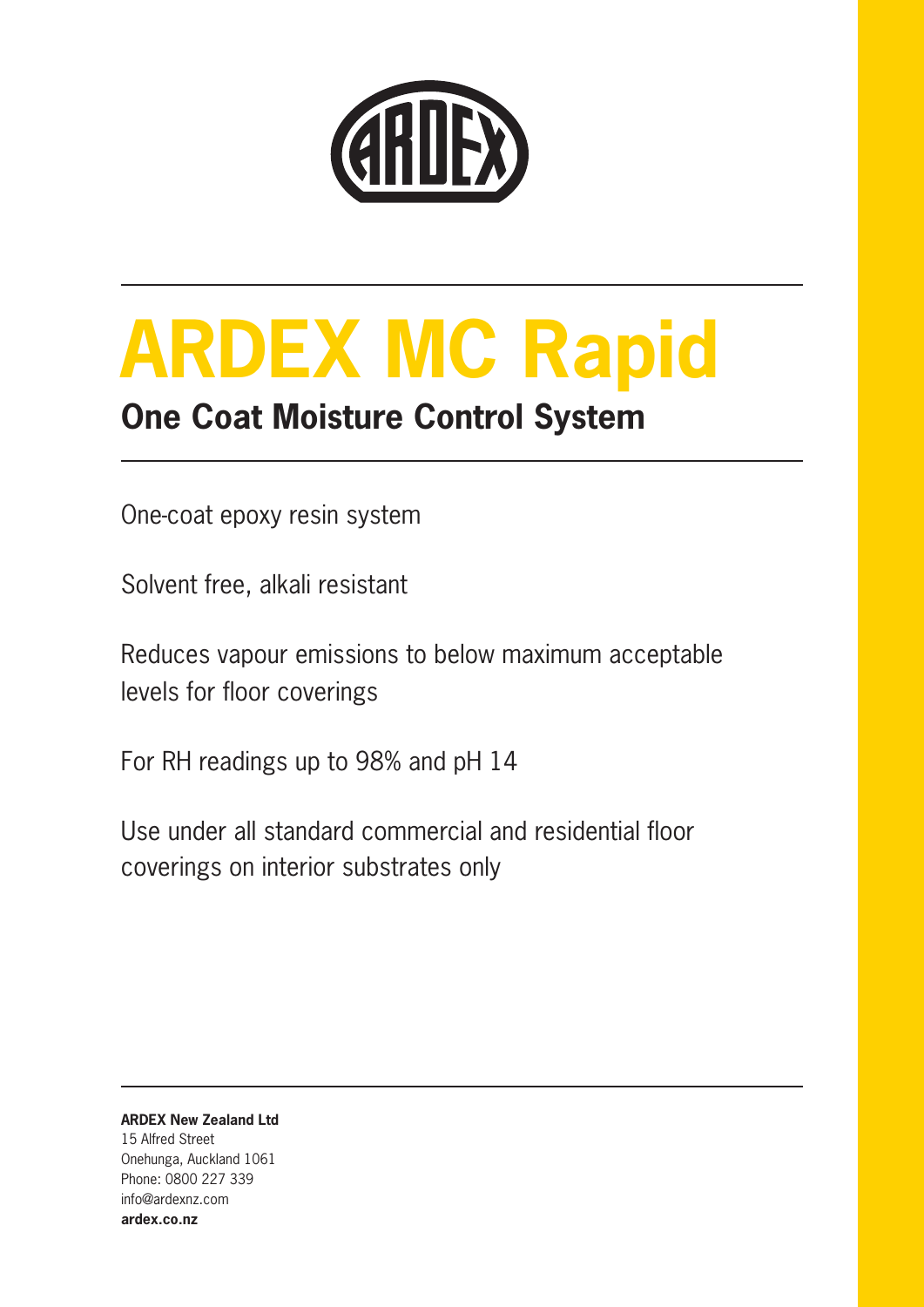## **ARDEX MC Rapid**

**One Coat Moisture Control System**

#### **DESCRIPTION**

The ARDEX MC RAPID Moisture Control System is a onecoat, 100% solids epoxy moisture management system formulated to suppress excessive moisture vapour emissions in new or existing concrete prior to installing an ARDEX underlayment with flooring. It is especially suited to treat areas of new concrete in critical installations, such as health care and institutional applications where the construction schedule does not allow adequate drying of the concrete. ARDEX MC RAPID is also recommended over existing concrete where the level of moisture emissions from the slab exceeds the maximum allowed by the manufacturer of the finished floor covering. Designed specifically for fast-track installations.

The ARDEX MC RAPID system is based on a reactive epoxy that produces a hard surface and tenaciously bonds to the substrate. Once cured, ARDEX MC RAPID is able to reduce high levels of moisture emissions to an acceptable level, even over new concrete that is only 7 days old.

#### **MOISTURE TESTING**

Prior to beginning the installation, measure the relative humidity within the concrete in accordance with using AS1884-2021. When installed in accordance with our written recommendations, ARDEX MC RAPID is suitable for moisture levels up to 98% RH at 40% depth of concrete level. Please note that very high RH levels (above 98%) could be indicative of external water infiltration from inadequate drainage, leaks, broken pipes, etc. Verify that all external sources of water are controlled sufficiently prior to installation. The surface of the concrete must be completely dry at the time the ARDEX MC RAPID is installed. For RH levels above 98%, verify concrete surface dryness by mat testing in conformance with ASTM D4263. The test must be conducted for at least 4 hours, which is the time required for ARDEX MC RAPID to be set sufficiently. To ensure that condensation does not form, it is extremely important to check the surface temperature of the concrete just prior to installation to verify that this temperature is at least 3°C higher than the dew point for the given temperature and humidity in the space and rising. For example, if the dew point temperature in the space is 16°C, the slab temperature must be 19°C or higher and rising.

#### **SURFACE PREPARATION**

All concrete substrates must be structurally sound and solid, surface dry and thoroughly clean and free of oil, wax, grease, asphalt, paint, latex compounds, curing and sealing compounds and any contaminant that could act as a bond breaker. The concrete must have a minimum tensile strength of 1.5MPa (1.5N/mm²) when tested in accordance with ASTM C1583.

Mechanical preparation of the surface is required to obtain a minimum ICRI concrete surface profile of 3 (CSP 3). Substrate preparation must be by mechanical means, such as shot blasting. Broom sweep and vacuum the prepared surface. Acid etching, solvents, sweeping compounds, adhesive removers and sanding are not acceptable means of cleaning the substrate.

If the concrete substrate is too uneven to provide a uniform film thickness of the ARDEX MC RAPID (typically CSP 6 or higher), the substrate can be pre-smoothed using ARDEX K 301 Levelling and Smoothing Compound. Please refer to the appropriate ARDEX technical brochure for installation instructions and necessary cure times.

#### **RECOMMENDED TOOLS**

Epoxy mixing paddle, low speed drill, short-nap paint roller or notched squeegee (smoother surfaces), long-nap paint roller (more uneven surfaces) and a paintbrush.

#### **DORMANT CRACKS AND DORMANT SAW CUT JOINTS**

To achieve a continuous moisture barrier, ARDEX recommends the use of a two-part, low viscosity, 100% solids, rigid crack and joint filler, such as ARDEX RA 56, to fill small, non-moving cracks and non-moving saw cuts in existing concrete substrates. Cracks greater than a hairline in width 0.8mm and saw cuts must be filled in strict accordance with the installation instructions provided by the ARDEX Technical Service Department. Once the dormant cracks and dormant saw cuts have been filled properly, broadcast sand to cover all areas and allow this to cure thoroughly prior to proceeding with the ARDEX MC RAPID installation.

#### **MOVING JOINTS AND MOVING CRACKS**

All moving joints and moving cracks must be continued up through the ARDEX MC RAPID, the ARDEX underlayment and the floor covering by installing a fully flexible sealing compound designed specifically for use in moving joints, such as ARDEX RA 54. ARDEX cannot be responsible for issues arising from expansion and isolation joints, saw cuts or new or existing cracks that may develop, widen or become more narrow after the system has been installed. For questions regarding the appropriateness of specific joint treatment compounds, please contact the ARDEX Technical Service Department.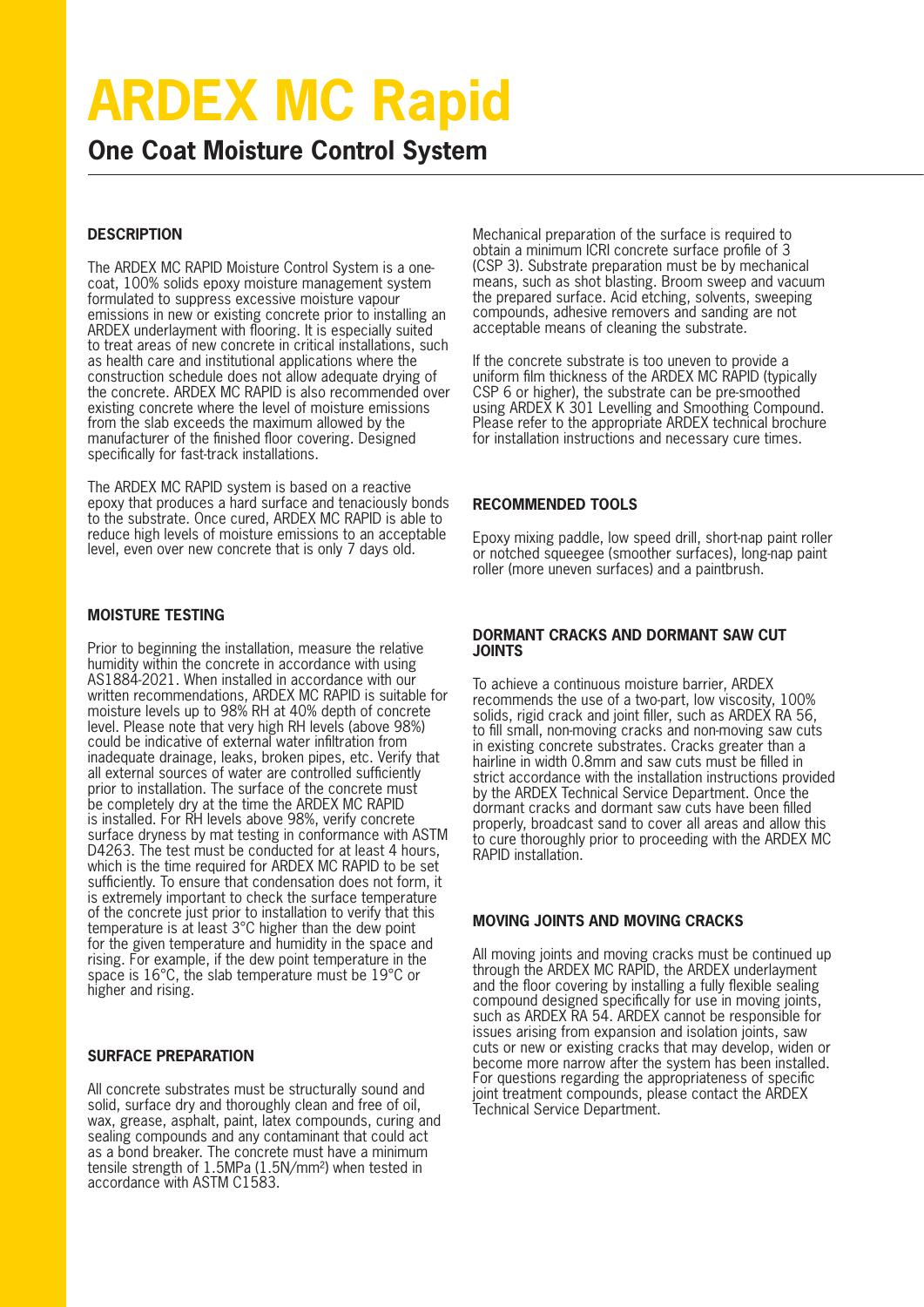#### **MIXING AND APPLICATION**

Each individual unit of ARDEX MC RAPID comes in a 10kg unit containing separate, pre-measured quantities of hardener (Part B) and resin (Part A). After opening each container, stir the individual components thoroughly before blending. The hardening agent (Part B) is added to the resin (Part A). Pour all of the hardener into the resin portion, and mix thoroughly for a minimum of 3 minutes using a low speed drill and an epoxy mixing paddle. Once mixed, pour some of the epoxy back into the hardener container, mix for 10 seconds, and then pour all of the contents back into the resin container. Mix for an additional 30 seconds before applying.

Apply the freshly mixed ARDEX MC RAPID to the prepared concrete surface in a uniform direction at a minimum application rate of 16m² per unit (approx. 350 microns). Use a short-nap paint roller or notched squeegee with back-rolling for smoother surfaces, and a longer nap roller for more uneven substrates. To minimise the potential for pinhole formation, work the ARDEX MC RAPID into the surface with the roller to ensure maximum penetration. ARDEX MC RAPID can also be worked into the surface with a paintbrush for hard to reach areas and corners. While the ARDEX MC RAPID is still in a fresh state (maximum 20 minutes), broadcast an excess of fine hard grain quartz sand 0.6mm-0.8mm consistently over the entire area. When broadcasting the sand, use a NIOSH- approved dust mask in conformance with OSHA requirements regarding the handling of sand (crystalline silica). Sand must be clean and dry. Do not stand or walk on the freshly applied epoxy when broadcasting the sand. Once an area has been covered completely with sand, the surface of the sand can be walked on, so long as care is taken not to expose or disturb the epoxy. Use approximately 5kg of sand per sq. metre of area. Once the sand broadcast is complete, avoid all general traffic over the surface for a minimum of 4 hours.

After 4 hours, broom sweep and vacuum the surface to remove all loose sand. The clean, prepared surface of the sand is the priming system for the ARDEX underlayment or topping. No additional priming is required. There is no limit to how long the sanded surface can remain open before installing the ARDEX underlayment or topping provided that the surface does not become contaminated.

If the underlayment or topping will not be installed immediately, protect its surface from construction traffic, dirt and debris using Masonite or similar. Install the ARDEX underlayment or topping in accordance with the instructions found in the corresponding ARDEX technical data sheet.

#### **NOTES**

ARDEX MC RAPID has a working time of approximately 20 minutes at 21°C. Lower temperatures will lengthen the working time, while higher temperatures will shorten it dramatically. Do not apply ARDEX MC RAPID if the surface temperature is below 10°C. Once the ARDEX MC RAPID is mixed thoroughly, use it immediately and without interruption. Due to its high reactivity, this epoxy has a tendency toward intense heat buildup, especially when left in the original container. If this occurs, do not touch the container. Close the lid loosely and transport the container by the handle to a cool room or outdoors until it sets and cools.

#### **TECHNICAL DATA**

All data based on 21°C installation temperatures.

| <b>Mixing Ratio:</b>                                      | Add entire pre-measured<br>contents of Part B (hardener)<br>into Part A (resin).                                    |
|-----------------------------------------------------------|---------------------------------------------------------------------------------------------------------------------|
| Coverage on CSP 3<br><b>Prepared Concrete:</b>            | Max. 16m <sup>2</sup> per mixed unit of<br>ARDEX MC RAPID (Will vary<br>with surface profile)                       |
| Permeability<br>(ASTM E96):                               | 1 coat at 0.06 perms or<br>250µm 2 coats, each at<br>$0.25$ mm or $250$ µm with sand<br>in 2nd                      |
| <b>Effect of 14pH Solution No effect</b><br>(ASTM D1308): |                                                                                                                     |
| <b>Working Time:</b>                                      | 20 minutes                                                                                                          |
| <b>Pot Life:</b>                                          | 20 minutes                                                                                                          |
| Walkable:                                                 | 4 hours                                                                                                             |
| Install<br>underlayment:                                  | Min. 4 hours                                                                                                        |
| VOC:                                                      | 19.9 g/L A + B, ASTM D2369                                                                                          |
| Packaging:                                                | 10kg unit                                                                                                           |
| Storage:                                                  | Store in a cool dry area. Do not<br>leave containers exposed to<br>sun. Keep from freezing. Keep<br>away from heat. |
| <b>Shelf Life:</b>                                        | 1 year, if unopened                                                                                                 |